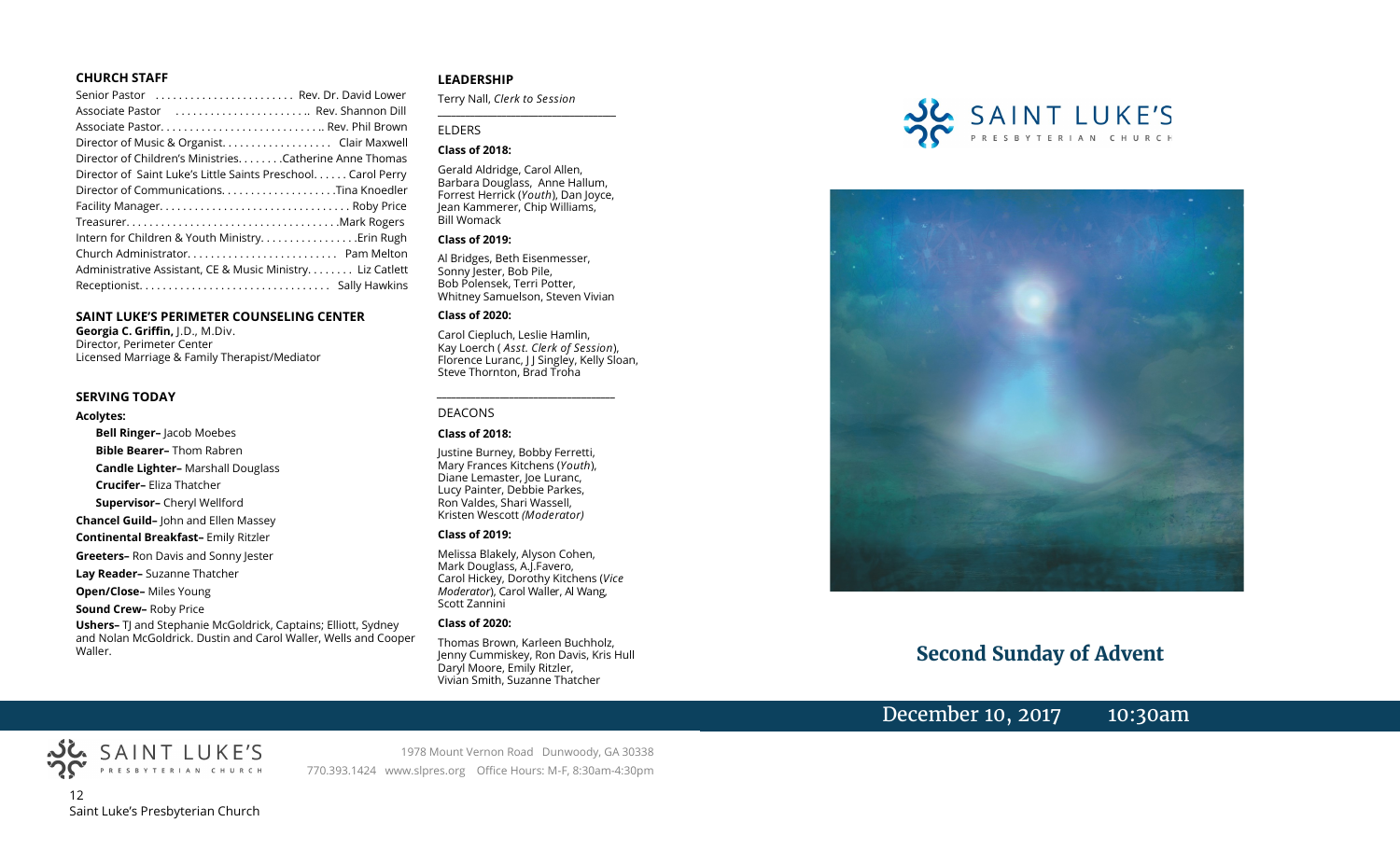

1978 Mount Vernon Road • Dunwoody, Georgia 30338 770.393.1424 • www.slpres.org

#### **December 10, 2017**  Second Sunday of Advent

#### **Liturgical Color:** Purple

*Liturgical colors can orient us to the season of the church year and help to engage the sense of sight in worship. Purple (and sometimes blue, in Advent) designates a season of preparation.*

*Today's flowers are given by the Hamlin family to the glory of God and in loving memory of Stephen Roy Hamlin.* 

# **SUNDAY SCHEDULE**

8:30am Chapel Communion Service 9:30am Sunday School 10:30am Sanctuary Worship Service *Nursery available at all services and Sunday School.* 

# MISSION

Responding to God's call and empowered by the Holy Spirit, we invite all to join us in knowing, serving, and sharing Jesus Christ here and around the world.

VISION

To be a beacon of faith, hope, and love– every member an active disciple in Christ's ministry.

# **WELCOME, GUESTS!**

We are delighted you are worshipping with us.

**DURING** the Welcome, please print the requested information on the Friendship Pad and pass the Friendship Pad down the pew.

**AFTER** the worship service, please join us outside the Sanctuary where our Pastors or a church officer will be available to answer questions and provide you with a loaf of freshly -baked bread.

**FOR MORE** information about our programs, ministries or membership, please contact one of our Pastors at 770.393.1424, or visit our website: slpres.org.

**THAT ALL MAY WORSHIP**



**CHILDREN** are a precious part of our church family, and we welcome them in worship. Worship notebooks and lacing crosses are available on the back ledges of the sanctuary for preschool and elementary ages. Each week, children are invited to walk up for an age-appropriate message during "Tell Us Our Story." After that time, they may remain in worship, go to Faithful Friends (K-2nd) or go to child care (PreK and younger).

# ADULT MINISTRY

**Shannon Dill shannondill@slpres.org / 770.393.1424 ext. 229** 

# **ADULT SUNDAY SCHOOL**

Individual classes have begun. Please see the website for a full description of each class. (http://slpres.org/program-ministries/adult-ministry/sunday-school)

 $\_$  ,  $\_$  ,  $\_$  ,  $\_$  ,  $\_$  ,  $\_$  ,  $\_$  ,  $\_$  ,  $\_$  ,  $\_$  ,  $\_$  ,  $\_$  ,  $\_$  ,  $\_$  ,  $\_$  ,  $\_$  ,  $\_$  ,  $\_$  ,  $\_$  ,  $\_$ 

Faith Foundations: Room 232 House to House: Room 203 Seasons of the Spirit: Room 231/233 Soul Food: Room 234/236

### **FRIDAY MORNING MEN'S BIBLE STUDY**

Fellowship and Bible study every Friday from 6:40-8am in the Parlor with Dan Joyce.

## **BIBLE STUDY: "WAYFARERS"**

Come join David, Shannon or Phil as this week's preacher leads a study of the scripture for the upcoming Sunday's worship. Meet on Wednesdays at 10am in the church library.

## **NEW MEMBER CLASSES**

Our next classes and welcome of new members in January, will start on Sunday, January 7 and will run for three consecutive Sundays. New members will be welcomed on Sunday, January 28 by the Session and the congregation. For more information, please contact David Lower at davidlower@slpres.org.

### **MERRY CHRISTMAS TARTAN TROT SPONSORS**

Scotty is making his list and checking it twice! Will you please do us a favor and review this checklist ? Let us know if you have any questions and thank you so much for supporting the race! Rebecca Strickland and Laura Singley, Tartan Trot Sponsorship

**1) REGISTER FOR THE RACE** — Use your complimentary race registrations! It's a perk of being a Sponsor. Use them yourself or give them away. Register NOW to guarantee a race t-shirt. Here is the registration link: [http://](http://slpres.org/serve/tartan-trot/tartan-trot-sponsor-runner-registration/) [slpres.org/serve/tartan](http://slpres.org/serve/tartan-trot/tartan-trot-sponsor-runner-registration/)-trot/tartan-trot-sponsor -runner-[registration/.](http://slpres.org/serve/tartan-trot/tartan-trot-sponsor-runner-registration/)

**2) PAY YOUR PLEDGE** — Drop a check off in the collection plate or the church office. Be sure to write "Tartan Trot 2018" in the memo line. Prefer to use your card on file at the church? No Problem! Simply send an email [\(laurasingley@att.net\)](mailto:laurasingley@att.net) and let us know.

**3) MEASURE UP** — Tell us your t-shirt size ([laurasingley@att.net\)](mailto:laurasingley@att.net), so you can sport your Tartan Trot gear around town.

**WOMEN'S RETREAT, MARCH 2-4, DILLARD** 

**HOUSE** — Registration is now open. Join us for a weekend of fellowship, fun and spiritual growth. Rev. Meredith Loftis will be the guest speaker. Deadline to sign up is January 28. https://tinyurl.com/slpcwomensretreat2018 .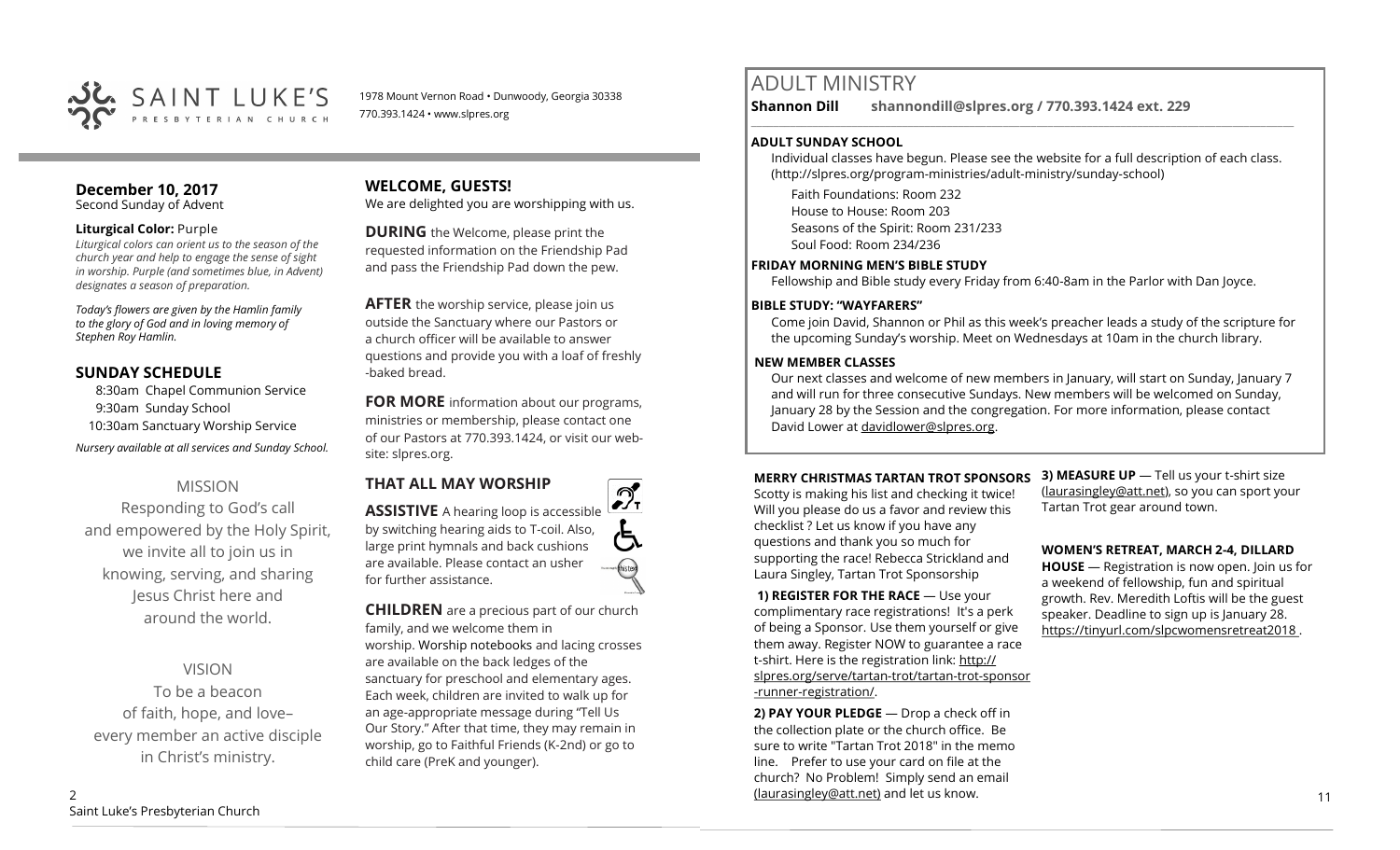# MUSIC MINISTRY

**Clair Maxwell clairmaxwell@slpres.org / 770.393.1424 ext. 227** 

\_\_\_\_\_\_\_\_\_\_\_\_\_\_\_\_\_\_\_\_\_\_\_\_\_\_\_\_\_\_\_\_\_\_\_\_\_\_\_\_\_\_\_\_\_\_\_\_\_\_\_\_\_\_\_\_\_\_\_\_\_\_\_\_\_\_\_\_\_\_\_\_\_\_\_\_\_\_\_\_\_\_\_\_\_\_\_\_\_\_\_\_\_\_\_\_\_\_\_\_

## **CHOIR REHEARSALS ON WEDNESDAYS**

5:00-5:45pm Cherub Choir, Ages 4-5, *Yvonne Miller, Director*  5:00-5:45pm Westminster Choir, Grades 1-5, *Clair Maxwell, Director*  6:30-7:20pm Festival Ringers, Youth & Adults, *Clair Maxwell, Director*  7:30-9:00pm Chancel Choir, Youth & Adults, *Clair Maxwell, Director* 

### **UPCOMING EVENTS**

December 10 : Toys for Tots concert with brass – 4pm December 17 : Lessons and Carols service - 10:30am

# YOUTH MINISTRY

**Phil Brown philbrown@slpres.org / 770.393.1424 ext. 238**   $\_$  ,  $\_$  ,  $\_$  ,  $\_$  ,  $\_$  ,  $\_$  ,  $\_$  ,  $\_$  ,  $\_$  ,  $\_$  ,  $\_$  ,  $\_$  ,  $\_$  ,  $\_$  ,  $\_$  ,  $\_$  ,  $\_$  ,  $\_$  ,  $\_$  ,  $\_$ 

### **HERE'S WHAT'S COMING UP IN YOUTH MINISTRY:**

#### **SUNDAY SCHOOL**

All youth will meet in the high school room for Sunday school (Charlie Brown Christmas) at 9:30am.

### **YOUTH GROUP**

Youth group will not meet tonight because of the High School Retreat. Come help out at the Toys for Tots Benefit Concert this afternoon at 4pm!

# **Sunday, December 17**

5pm, Middle School youth group end of semester de-stress. Come make some sequined fabric boards and maybe even run around a little bit.

7pm, High School Youth Group at the Singley House. Come eat some dinner, make some sequined fabric boards, and take a little study break.

# **Thursday, December 21**

Live Nativity. Be to the church by 5pm to help set up to serve Hot Chocolate. Wear your Tartan Trot gear. Clean up will be done by 8pm.

### **HIGH SCHOOL CHICK FIL A BREAKFAST**

We will be meeting at the Jett Ferry Chick Fil A at 7am on December 12 for breakfast before

# **In Preparation for Worship**  "The beginning of wisdom is found in doubting; by doubting we come to the question, and by seeking we may come upon the truth." *- Pierre Abelard* **Gathering Prayer Chiming of the Hour Prelude** An Advent Prelude *arr. Charles Callahan* Michelle Moebes, flute **Welcome and Announcements**  *If you are new to Saint Luke's today, welcome, we are so glad you are here! We have a gift of fresh bread we would love to give to you as a token of our gratitude. Please introduce yourself after worship to receive your welcome gift. Please take the time now to fill out the Friendship Pads situated at the end of each pew. Write down your names and pass the pad down the pew, so that you may greet your pew neighbors by name and that we may know you are here.* **Lighting of the Advent Candle The Moebes Family The Moebes Family** They say God loved the world so dear **Jill Hudson**, Solo He set aside His crown And cloaked Himself in human shape; They say that He came down, And dwelt awhile among us here. He came on down. **Opening Hymn #105\*** People Look East *BENSANÇON*  **Call to Confession\*** Leader: The Lord be with you. **People: And also with you.** Leader: Let us pray. **Prayer of Confession\* God of hope, your coming into our world fills us with joy and expectation. We confess, however, that in the hustle and bustle of the season we allow the lights in the trees to distract from your True Light.**

10 Saint Luke's Presbyterian Church

*\* please stand*

**Be born anew in our hearts this Advent.**

**to worship you more fully, and to love all your children.**

Leader: Lord, in Your mercy, **People: Hear our prayer. Amen.**

**Help us to give more of ourselves to each other,**

**Hear now our silent prayers of confession…***(Silence is kept for personal confession)* 

3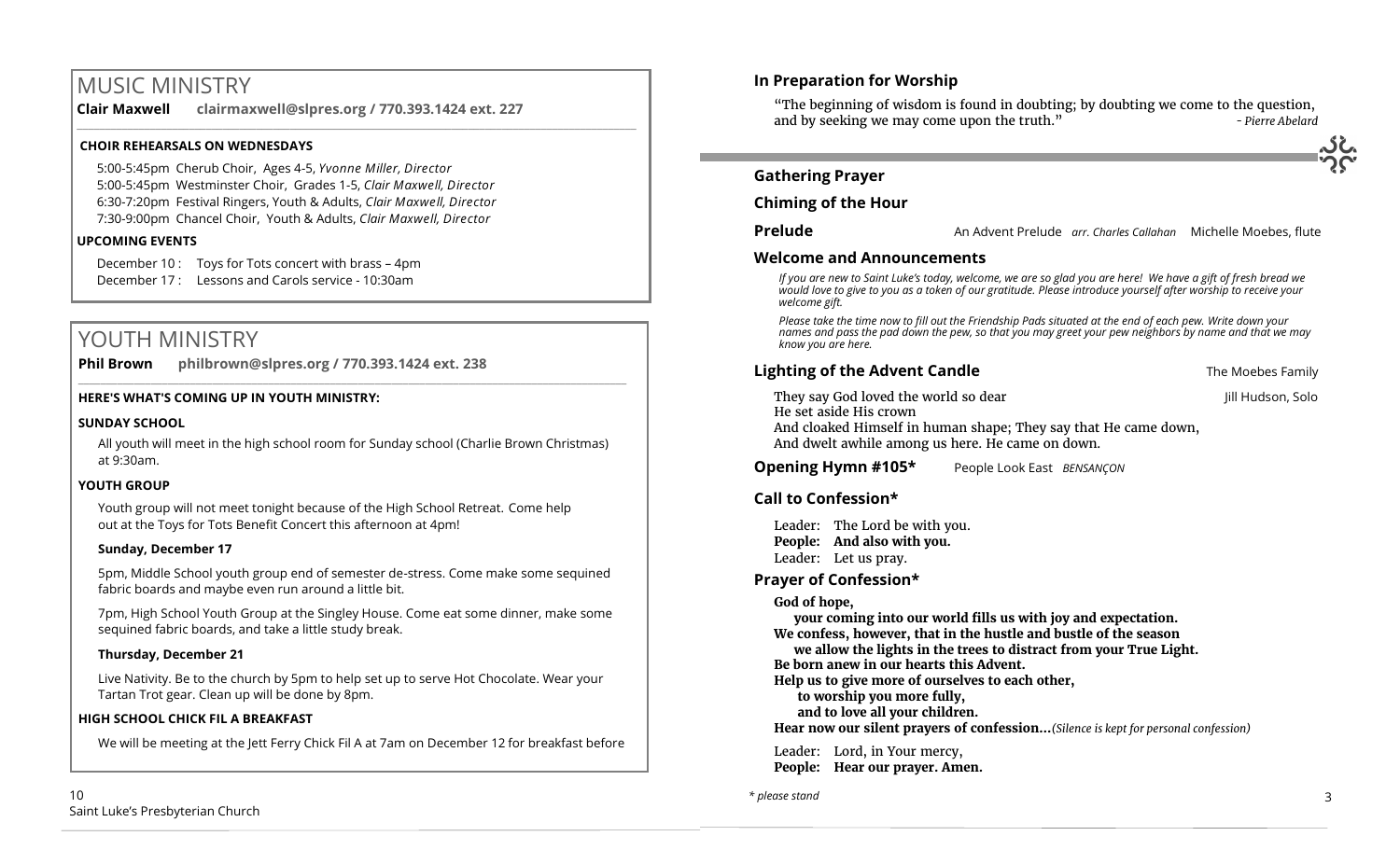#### **Assurance of Forgiveness\***

**Song of Praise #113**<sup>\*</sup> Refrain from Angels We Have Heard on High *GLORIA* **Gloria in excelsis Deo! Gloria in excelsis Deo!** 

#### **Passing of the Peace of Christ\***

Leader: May the peace of Christ be with you. **People: And also with you.**

## **Prayer for Illumination Suzanne Thatcher Suzanne Thatcher Suzanne Thatcher**

**Scripture Lesson** Ezekiel 37:1-14, *page 759 of the Old Testament* 

Leader: The Word of the Lord. **People: Thanks be to God.**

#### **Tell Us Our Story Chrismons Catherine Anne Thomas**

*The Saint Luke's Presbyterian Women have been making Chrismons for the children of our church for 25 years. The word "Chrismon" stands for "Christ Monogram" and is an abbreviation for His name or a representation of Him. This year's Chrismon symbol is the chalice.*

*Parents may take their children (through PreK) to our nursery, Room 120 in Sheppard Hall. Parents of children in K, 1<sup><i>st*</sup> or 2nd grade may take them to Faithful Friends in The Harbor, Room 213 in Sheppard Hall.

| Anthem                                                                                                                                                                                                                                    | Of the Father's Heart Begotten<br>arr, David Willcocks                                                                                                                                                                                            | Chancel Choir |
|-------------------------------------------------------------------------------------------------------------------------------------------------------------------------------------------------------------------------------------------|---------------------------------------------------------------------------------------------------------------------------------------------------------------------------------------------------------------------------------------------------|---------------|
| Of the Father's heart begotten,<br>Ere the world from chaos rose,<br>He is Alpha, from that fountain<br>All that is and hath been flows;<br>He is Omega, of all things,<br>Yet to come the mystic Close,<br>Evermore and evermore.        | O how blest that wondrous birthday,<br>When the Maid the curse retrieved,<br>Brought to birth mankind's salvation<br>By the Holy Ghost conceived,<br>And the Babe, the world's Redeemer<br>In her loving arms received,<br>Evermore and evermore. |               |
| By His Word was all created<br>He commanded and 'twas done;<br>Earth and sky and boundless ocean,<br>Universe of three in one,<br>All that sees the moon's soft radiance,<br>All that breathes beneath the sun,<br>Evermore and evermore. | This is He, whom seer and sibyl<br>Sang in ages long gone by;<br>This is He of old revealed<br>In the page of prophecy;<br>Lo! He comes the promised Savior;<br>Let the world his praises cry!<br>Evermore and evermore.                          |               |

He assumed this mortal body, Frail and feeble, doomed to die, That the race from dust created, Might not perish utterly, Which the dreadful Law had sentenced In the depths of hell to lie, Evermore and evermore.

4 Saint Luke's Presbyterian Church Sing, ye heights of heaven, his praises; Angels and Archangels, sing! Wheresoe'er ye be, ye faithful, Let your joyous anthems ring. Every tongue his name confessing, Countless voices answering, Evermore and evermore. *(Roby Furley Davis)*

# S P L A S H ! CHILDREN'S MINISTRIES

**Catherine Anne Thomas cathomas@slpres.org / 770.393.1424 ext. 228 \_\_\_\_\_\_\_\_\_\_\_\_\_\_\_\_\_\_\_\_\_\_\_\_\_\_\_\_\_\_\_\_\_\_\_\_\_\_\_\_\_\_\_\_\_\_\_\_\_\_\_\_\_\_\_\_\_\_\_\_\_\_\_\_\_\_\_\_\_\_\_\_\_\_\_\_\_\_\_\_\_\_\_\_\_\_\_\_\_\_\_\_\_\_\_\_\_\_\_\_\_\_\_\_\_\_\_** 

#### **TODAY, DECEMBER 10 - CHRISMONS (CHRIST'S MONOGRAM)**

The Saint Luke's Presbyterian Women have been making Chrismons for the children of our church for 25 years. The word "Chrismon" stands for "Christ Monogram" and is an abbreviation for His name or a representation of Him. This year's Chrismon will be revealed and distributed during both worship services this Sunday, December 10.

#### **DECEMBER 21 – LIVE NATIVITY**

Invite your friends to this community favorite! We'll interact with the friendly beasts; see Mary, Joseph, shepherds, kings, angels, and a tiny baby; drink hot chocolate; make s'mores; hear beautiful music and the nativity gospel; and remember the joy and love! Mary Kent would love for you to email her and sign up for a part: children, teens and adults! Please contact her at gkent4@aol.com. 6pm-7:30pm.

#### **DECEMBER 24 – CHRISTMAS EVE FAMILY WORSHIP AT 5PM, SANCTUARY**

This worship service, for many of us, is the foundation of our Christmas celebration activities. Led by our own children, it's a sweet and powerful reminder that Christ was born for all.

We need helpers to hand out the costume kits and adult directors to send folks to Bethlehem at the right time! We will have one run-through on December 17 directly after the 10:30am worship service. Please contact [cathomas@slpres.org](mailto:cathomas@slpres.org) for more information.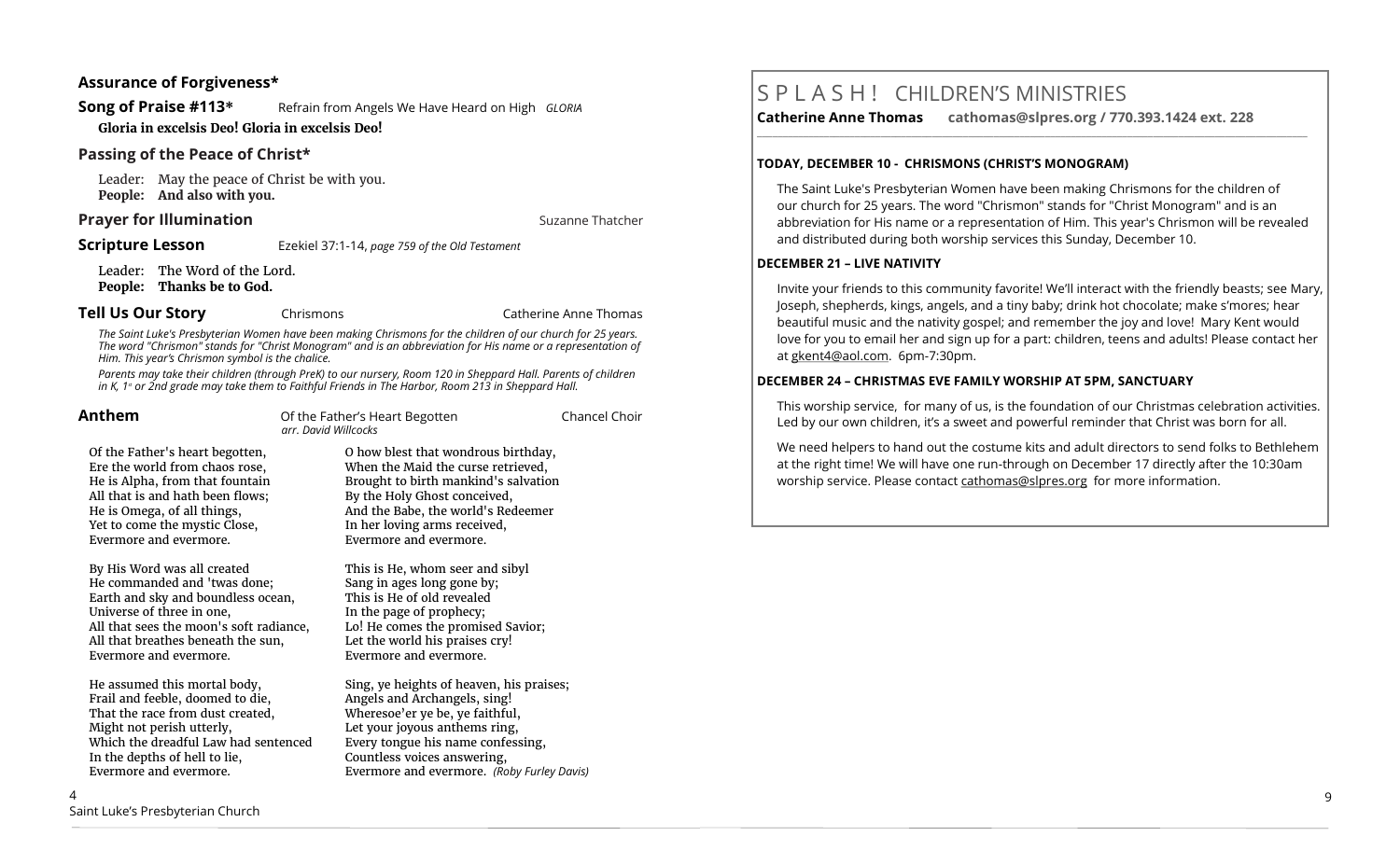

**ADVENT AND CHRISTMAS HAPPENINGS** Some highlights of the season include:

**ADVENT DEVOTIONAL** — Move toward the manger of Christ this Advent with Frederick Buechner, one of the best-known Christian theologians of our time. Let this depth of wisdom prepare your hearts to cradle Christ. There are a limited number of copies available at Saint Luke's. They are in in the narthex and outside of the chapel. Here are the links for purchasing at both Amazon or Barnes & Noble. https://tinyurl.com/SLPCDevotionalAmazon or https://tinyurl.com/SLPCDevotionalB-N. Please contact Shannon Dill with any questions at [shannondill@slpres.org.](mailto:shannondill@slpres.org)

**POINSETTIAS FOR CHRISTMAS** — You can help decorate the church *and* honor or remember a loved one by purchasing a poinsettia. Donation envelopes are in the pew boxes. \$15 per plant (please write poinsettias on the memo line). Names will be published in the bulletin on December 17. Deadline for bulletin inclusion is this Sunday. On January 7, plants may be taken home to enjoy! Questions? Contact Nancy Self, 404.237.6551 or nself@comcast.net.

**THORNWELL CHRISTMAS OFFERING** — Join our tradition of donating to Thornwell in lieu of sending Christmas cards to your Saint Luke's family. Names will be published in the December 17 bulletin. Please make checks payable to SL PW , place your contribution in the specially marked envelope in the pew rack & then place in offering plate. Deadline: Sunday, December 10.

**LESSONS AND CAROLS** — Sunday, December 17 at the 10:30am service. Our annual tradition of readings and carols by congregation and choirs accompanied by youth instrumentalists, soloists, piano and organ. Arrive early for this special Sunday service of worship as we anticipate the light of Christ coming to our world.

**A SERVICE OF COMFORT AND REST** — Sunday, December 17 at 5pm in the Saint Luke's chapel. We invite you to this time of quiet reflection in the midst of this busy season. Hosted by our Stephen Ministers.

**LIVING NATIVITY** — Invite your friends to this community favorite! We'll interact with the friendly beasts; see Mary, Joseph, shepherds, kings, angels, and a tiny baby; drink hot chocolate; make yummy s'mores; hear beautiful music and the nativity gospel; and remember the joy and love that the season brings! 6pm-7:30pm.

**SCHEDULE FOR DECEMBER 24** — Sunday morning worship which is Advent 4, will be at 10:30am in the chapel. Christmas Eve Services at 5pm, 8pm and 11pm.

## **Sermon Sermon David Lower and Cameron Wescott**

**Musical Response** O Radiant Light, O Sun Divine *CONDITOR ALME SIDERUM* 

O radiant light, O sun divine Of God the Father's deathless face, O image of the light sublime that fills the heav'nly dwelling place. O Son of God, the source of life, praise is your due by night and day; Unsullied lips must raise the strain Of your proclaimed and splendid name.

*(Phos Hilaron)*

# **Affirmation of Faith\*** Apostles' Creed

**I believe in God, the Father Almighty, Maker of heaven and earth, and in Jesus Christ, His only Son, our Lord; who was conceived by the Holy Ghost, born of the Virgin Mary, suffered under Pontius Pilate; was crucified, dead, and buried; He descended into hell; the third day He rose again from the dead; He ascended into heaven, and sitteth on the right hand of God the Father Almighty; from thence He shall come to judge the quick and the dead. I believe in the Holy Ghost; the holy catholic Church; the communion of saints; the forgiveness of sins; the resurrection of the body; and the life everlasting. Amen.**

# **Offering Invitation**

*Giving is a tangible sign of worship. If you give electronically, there is a blue, laminated, electronic giving in the pew rack to place in the offering plate as it is passed.*

**Offertory Michelle and Jacob Moebes, Duet**